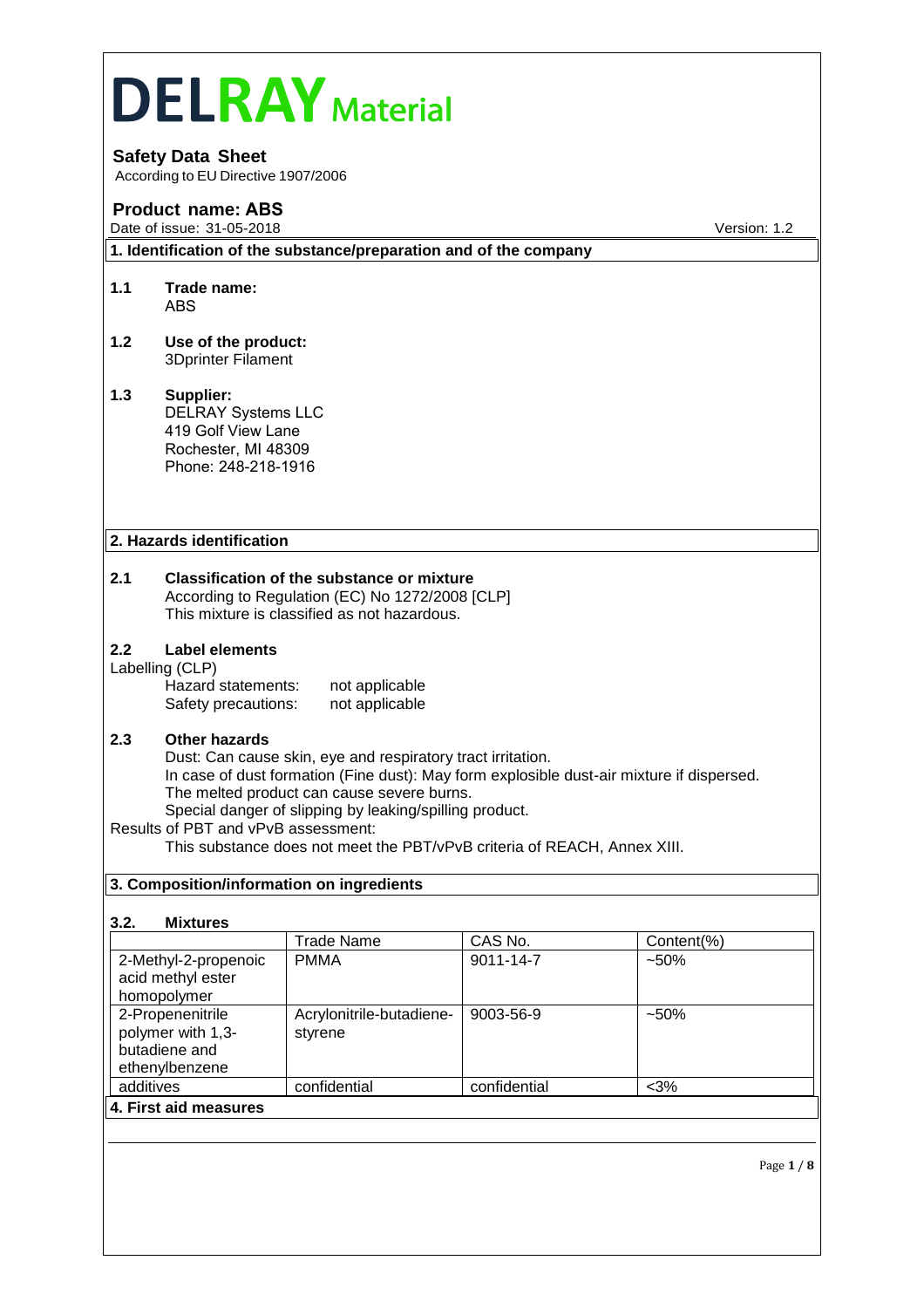# **Safety Data Sheet**

According to EU Directive 1907/2006

## **Product name: ABS**

Date of issue: 31-05-2018 **Version: 1.2** 

#### **4.1 Description of first aid measures**

General information:

Immediately remove any contaminated clothing, shoes or stockings.

After inhalation:

Provide fresh air. Seek medical attention if needed.

In case of skin contact:

The melted product can cause severe burns.

Do not attempt to remove molten product, or molten product that has cooled, from skin without medical assistance.

After contact with molten product, cool skin area rapidly with cold water. Consult physician. After eye contact:

IF IN EYES: Rinse cautiously with water for several minutes. Remove contact lenses, if present and easy to do. Continue rinsing.

Consult an eye specialist in the event of irritation.

#### After swallowing:

Rinse mouth with water. Drink one or two glasses of water. Never give an unconscious person anything through the mouth. seek medical attention. Do not induce vomiting without medical advice.

# **4.2 Most important symptoms and effects, both acute and delayed**

Dust: Skin irritation, eye irritations and redness

#### **4.3 Indication of any immediate medical attention and special treatment needed** Treat symptomatically.

## **5. Fire fighting measures**

## **5.1 Extinguishing media**

- Suitable extinguishing media: Water spray, Foam, Dry powder, Carbon dioxide (CO2). Unsuitable extinguishing media : Do not use a solid water stream as it may scatter and spread fire.
- **5.2 Special hazards arising from the substance or mixture** Not available

## **5.3 Advice for fire fighters**

Fire fighting measures

Wear a self-contained breathing apparatus and chemical protective clothing. Avoid inhalation of materials or combustion by-products.

Unusual Fire Hazards:

Do not allow fire water to penetrate into surface or ground water. Fire residuals and contaminated extinguishing water must be disposed of in accordance with the regulations of the local authorities.

#### **6. Accidental release measures**

Page **2** / **8**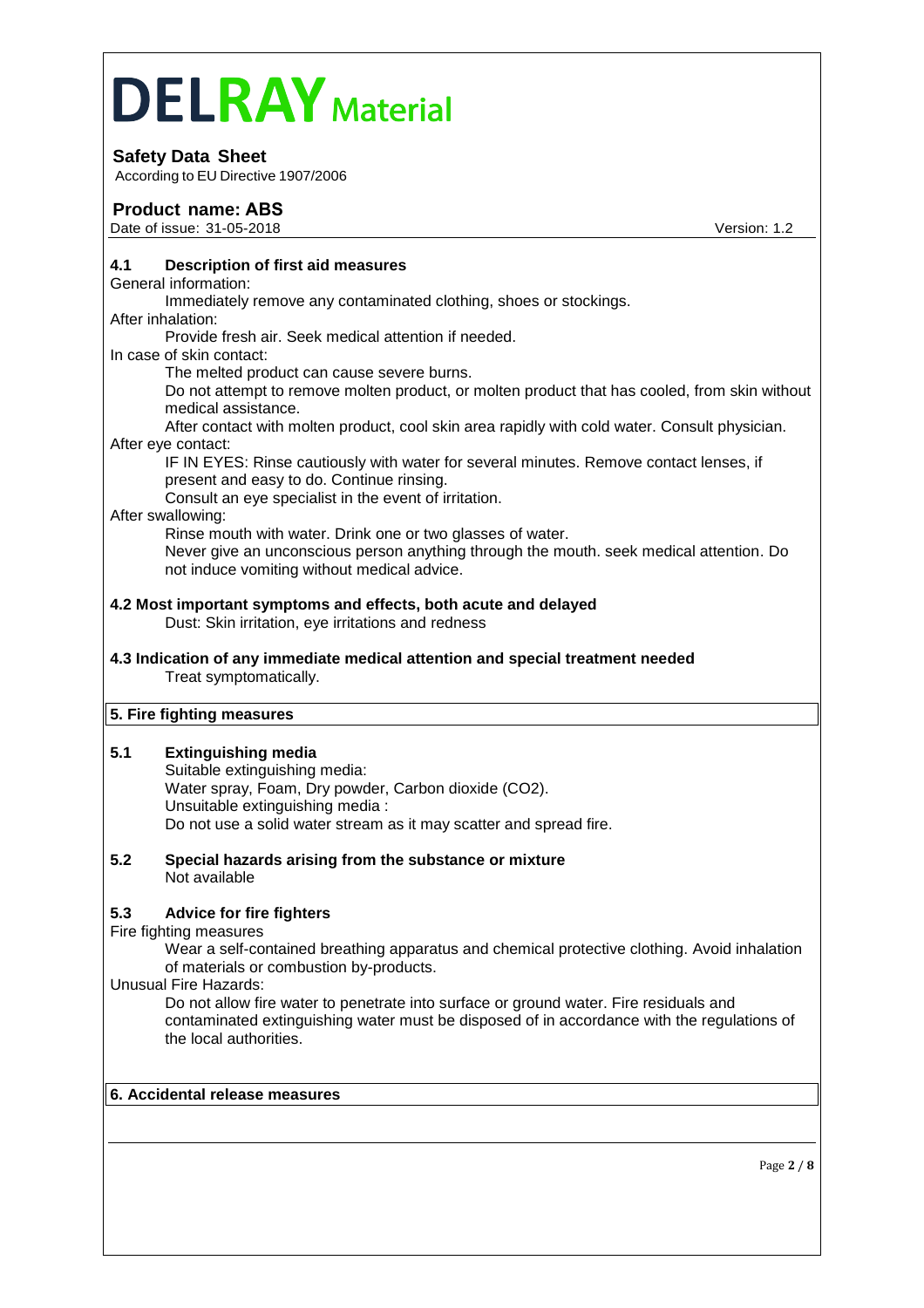# **Safety Data Sheet**

According to EU Directive 1907/2006

#### **Product name: ABS**

Date of issue: 31-05-2018 **Date of issue: 31-05-2018** Version: 1.2

**6.1 Personal precautions, protective equipment and emergency procedures** May form explosible dust-air mixture if dispersed. Remove all sources of ignition. Provide adequate ventilation. Do not breathe dust. Wear appropriate protective equipment. Take off contaminated clothing and wash it before reuse. Keep unprotected people away.

#### **6.2 Environmental precautions**

Do not allow to penetrate into soil, waterbodies or drains.

#### **6.3 Methods and materials for containment and cleaning up** Avoid generation of dust. Take up mechanically. Can be reused without regeneration. Additional information: Take precautionary measures against static discharges. Special danger of slipping by leaking/spilling product.

## **7. Handling and storage**

#### **7.1 Handling**

#### Advices on safe handling:

Provide adequate ventilation, and local exhaust as needed. Do not breathe dust. Avoid dust formation.

In the case of the formation of dust: Withdraw by suction.

Molten material: Avoid contact with the substance.

#### Precautions against fire and explosion:

In case of dust formation (Fine dust): May form explosible dust-air mixture if dispersed. Take precautionary measures against static discharges. Keep away from sources of ignition. Use grounding equipment. Use explosion-proof equipment and non-sparking tools/utensils.

#### **7.2 Conditions for safe storage, including any incompatibilities**

Requirements for storerooms and containers:

Store in a well-ventilated place. Keep container tightly closed. Protect against heat /sun rays. Protect from moisture contamination.

Page **3** / **8**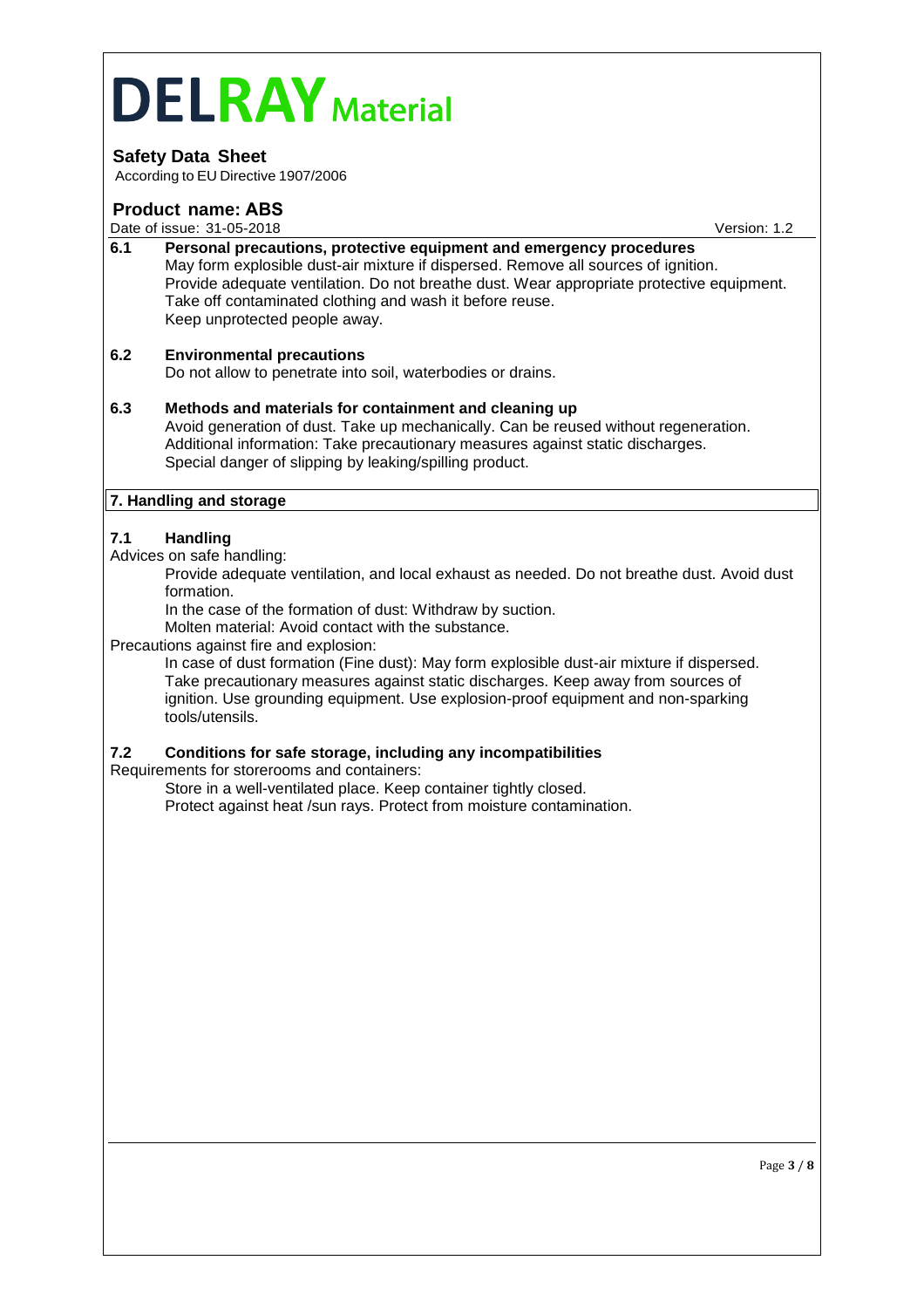# **Safety Data Sheet**

According to EU Directive 1907/2006

# **Product name: ABS**

Date of issue: 31-05-2018 **Version: 1.2** 

#### **8. Exposure controls/personal protection**

#### **8.1 Exposure controls**

Provide good ventilation in the work area. Additional controls are not normally necessary when handling the polymer.

Thermal extrusion: Provide local exhaust ventilation to ensure that the workplace exposure limit is not exceeded.

Use of respiratory protection may be necessary during maintenance activities.

## **Personal protection equipment**

| Occupational exposure controls           |                                                                                               |
|------------------------------------------|-----------------------------------------------------------------------------------------------|
| Respiratory protection:                  | In case of dust formation:                                                                    |
|                                          | Use filter type A-P2 according to EN 14387.                                                   |
| Hand protection:                         | Protective gloves according to EN 374.                                                        |
|                                          | Protective gloves made of fabric or leather.                                                  |
|                                          | Observe glove manufacturer's instructions concerning penetrability<br>and breakthrough time.  |
|                                          | In case of melting: Impervious heat protective gloves according to EN<br>407                  |
|                                          | Glove material: Leather                                                                       |
|                                          | Observe glove manufacturer's instructions concerning penetrability<br>and breakthrough time.  |
| Eye protection:                          | Tightly sealed goggles according to EN 166.                                                   |
| Body protection:                         | Wear suitable protective clothing. Boots or safety shoes                                      |
| General protection and hygiene measures: |                                                                                               |
|                                          | Do not breathe dust.                                                                          |
|                                          | Take off contaminated clothing and wash it before reuse.                                      |
|                                          | When using do not eat, drink or smoke. Wash hands before breaks<br>and after work.            |
|                                          | When handling large quantities, supply emergency spray.                                       |
|                                          | In case of dust formation: Particular danger of slipping on spilled<br>product on the ground. |

#### **9. Physical and chemical properties**

# **9.1 Information on basic physical and chemical properties**

- Appearance Odour weak weak<br>Colour dependent Odour threshold No information available pH Not applicable Melting/freezing point 200-220 °C Initial boiling point and boiling range Not applicable Flash point **Flash point** Not applicable<br>
Evaporation rate **Not applicable** Evaporation rate<br>
Flammability (solid, gas) No information available Flammability (solid, gas)
	- depending on product grade

Page **4** / **8**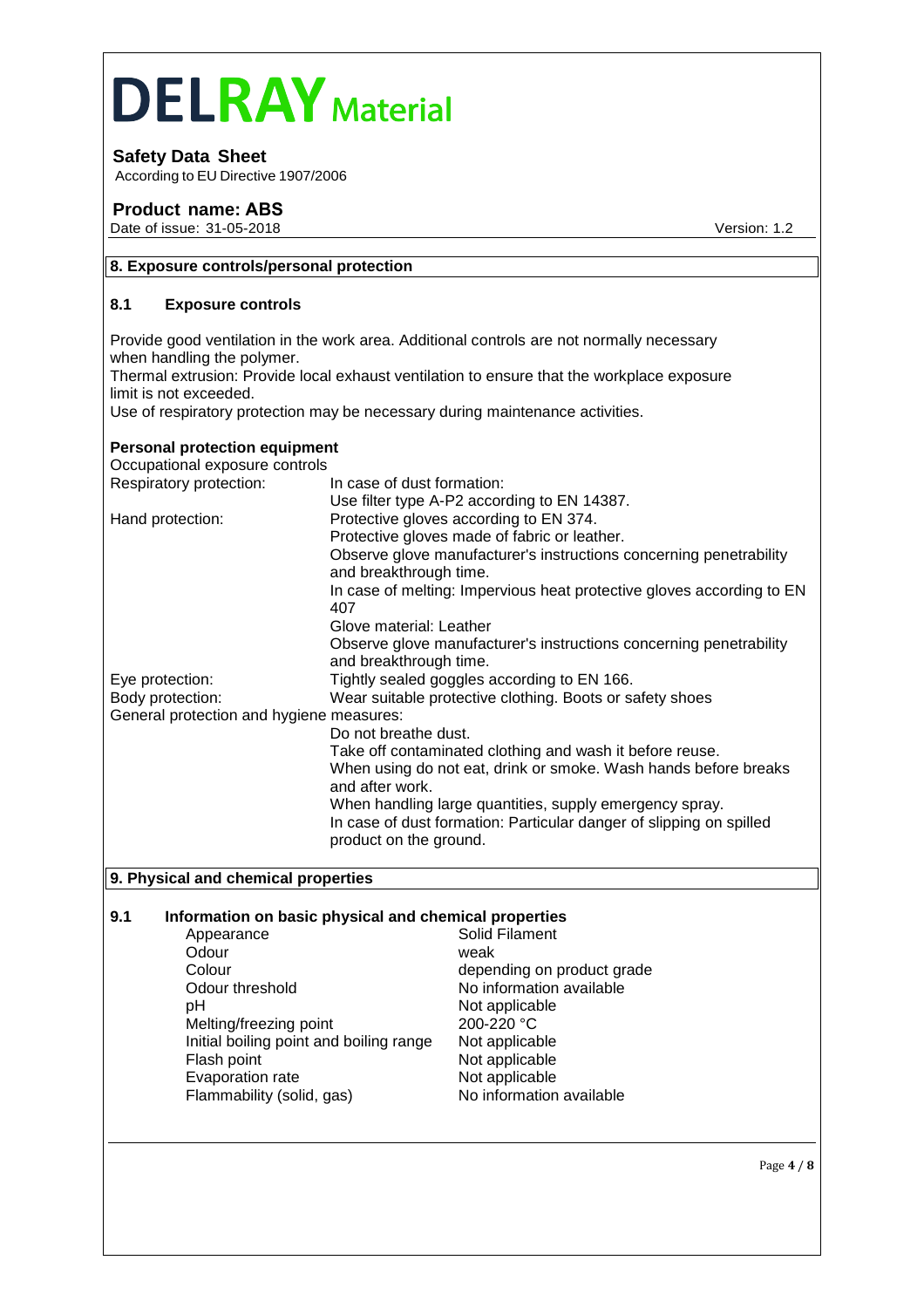# **Safety Data Sheet**

According to EU Directive 1907/2006

|               | <b>Product name: ABS</b>                                                                                                                            |                                                                   |              |  |  |
|---------------|-----------------------------------------------------------------------------------------------------------------------------------------------------|-------------------------------------------------------------------|--------------|--|--|
|               | Date of issue: 31-05-2018                                                                                                                           |                                                                   | Version: 1.2 |  |  |
|               | Upper/lower flammability or                                                                                                                         | UEL: No data available                                            |              |  |  |
|               | explosive limits                                                                                                                                    | LEL: No data available                                            |              |  |  |
|               | Vapour pressure                                                                                                                                     | Not applicable                                                    |              |  |  |
|               | Vapour density                                                                                                                                      | Not applicable                                                    |              |  |  |
|               | Relative density                                                                                                                                    | $1.06$ g/cc                                                       |              |  |  |
|               | Solubility(ies)                                                                                                                                     | Insoluble in water, soluble in THF,                               |              |  |  |
|               |                                                                                                                                                     | acetone or other solvents.                                        |              |  |  |
|               | Partition coefficient (n-octanol/water)                                                                                                             | Not available                                                     |              |  |  |
|               | Auto-ignition temperature                                                                                                                           | not self-igniting                                                 |              |  |  |
|               | Decomposition temperature                                                                                                                           | No information available                                          |              |  |  |
|               | Viscosity                                                                                                                                           | Not applicable                                                    |              |  |  |
|               | <b>Explosive properties</b>                                                                                                                         | No data available                                                 |              |  |  |
|               | Oxidizing properties                                                                                                                                | No data available                                                 |              |  |  |
|               |                                                                                                                                                     |                                                                   |              |  |  |
|               |                                                                                                                                                     |                                                                   |              |  |  |
| 10. Stability |                                                                                                                                                     |                                                                   |              |  |  |
| 10.1          | Reactivity: No information available                                                                                                                |                                                                   |              |  |  |
| 10.2          | <b>Chemical stability:</b><br>Stable under recommended storage conditions.                                                                          |                                                                   |              |  |  |
| 10.3          | Possibility of hazardous reactions:<br>In case of dust formation (Fine dust): May form explosible dust-air mixture if dispersed.                    |                                                                   |              |  |  |
| 10.4          | <b>Conditions to avoid:</b><br>Avoid elevated temperatures for prolonged periods of time. Take<br>precautionary measures against static discharges. |                                                                   |              |  |  |
| 10.5          | Incompatible materials:<br>Not available                                                                                                            |                                                                   |              |  |  |
| 10.6          | <b>Hazardous decomposition products</b><br>May emit flammable vapour when ignited.                                                                  |                                                                   |              |  |  |
|               | 11. Toxicological information                                                                                                                       |                                                                   |              |  |  |
| 11.1          | Information on toxicological effects                                                                                                                |                                                                   |              |  |  |
|               | Toxicological effects:                                                                                                                              |                                                                   |              |  |  |
|               | Acute toxicity (oral):                                                                                                                              | Based on available data, the classification criteria are not met  |              |  |  |
|               | Acute toxicity (dermal):                                                                                                                            | Based on available data, the classification criteria are not met. |              |  |  |
|               | Acute toxicity (inhalative):                                                                                                                        | Based on available data, the classification criteria are not met. |              |  |  |
|               | Skin corrosion/irritation:                                                                                                                          | Lack of data.                                                     |              |  |  |
|               | Eye damage/irritation:                                                                                                                              | Lack of data. May cause irritations.                              |              |  |  |
|               | Sensitisation to the respiratory tract:                                                                                                             |                                                                   |              |  |  |
|               |                                                                                                                                                     |                                                                   |              |  |  |
|               |                                                                                                                                                     |                                                                   | Page 5 / 8   |  |  |
|               |                                                                                                                                                     |                                                                   |              |  |  |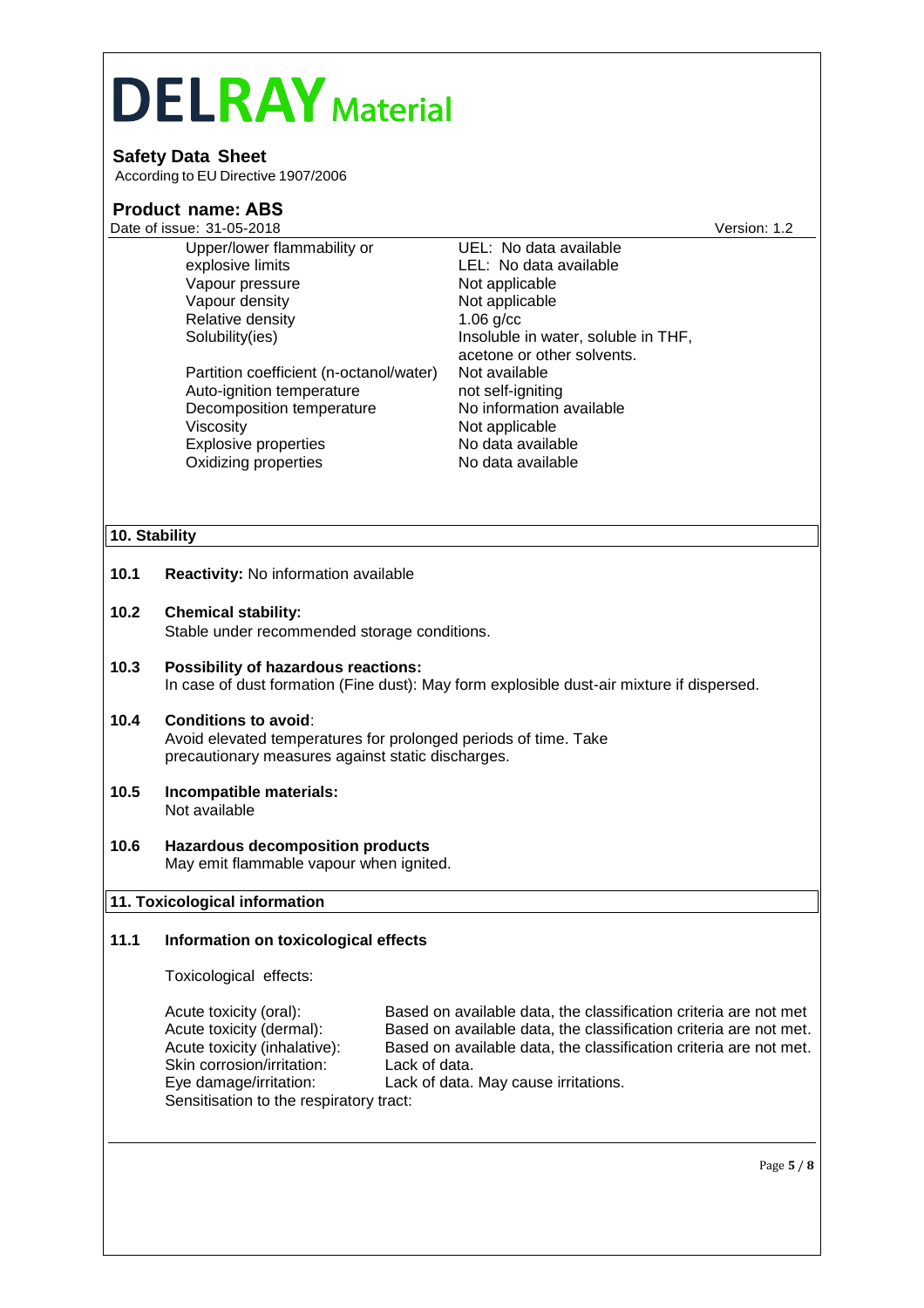# **Safety Data Sheet**

According to EU Directive 1907/2006

# **Product name: ABS**

|                 | Date of issue: 31-05-2018                                                                                                                                                                                 |                                                                                                                                                                                               | Version: 1.2 |  |  |  |
|-----------------|-----------------------------------------------------------------------------------------------------------------------------------------------------------------------------------------------------------|-----------------------------------------------------------------------------------------------------------------------------------------------------------------------------------------------|--------------|--|--|--|
|                 | Skin sensitisation:<br>Dust:<br>Processing, thermal hazards:                                                                                                                                              | Based on available data, the classification criteria are not met<br>Based on available data, the classification criteria are not met<br>Can cause skin, eye and respiratory tract irritation. |              |  |  |  |
|                 |                                                                                                                                                                                                           | Vapours: Can cause skin, eye and respiratory tract irritation.                                                                                                                                |              |  |  |  |
|                 | Germ cell mutagenicity/Genotoxicity:                                                                                                                                                                      |                                                                                                                                                                                               |              |  |  |  |
|                 | Carcinogenicity:                                                                                                                                                                                          | Lack of data. Not to be expected<br>Lack of data. Not to be expected                                                                                                                          |              |  |  |  |
|                 | Reproductive toxicity:                                                                                                                                                                                    | Lack of data. Not to be expected                                                                                                                                                              |              |  |  |  |
|                 | Effects on or via lactation:                                                                                                                                                                              | Lack of data.                                                                                                                                                                                 |              |  |  |  |
|                 | Specific target organ toxicity (single exposure):                                                                                                                                                         | Lack of data.                                                                                                                                                                                 |              |  |  |  |
|                 | Dusts:<br>Specific target organ toxicity (repeated exposure):                                                                                                                                             | Irritating to eyes, respiratory system and skin.                                                                                                                                              |              |  |  |  |
|                 |                                                                                                                                                                                                           | Lack of data.                                                                                                                                                                                 |              |  |  |  |
|                 | Aspiration hazard:                                                                                                                                                                                        | Lack of data.                                                                                                                                                                                 |              |  |  |  |
| <b>Symptoms</b> |                                                                                                                                                                                                           |                                                                                                                                                                                               |              |  |  |  |
|                 | Dust:                                                                                                                                                                                                     | Skin irritation, eye irritations and redness<br>The melted product can cause severe burns.                                                                                                    |              |  |  |  |
|                 | 12. Ecological information                                                                                                                                                                                |                                                                                                                                                                                               |              |  |  |  |
|                 |                                                                                                                                                                                                           |                                                                                                                                                                                               |              |  |  |  |
| 12.1            | <b>Toxicity</b>                                                                                                                                                                                           |                                                                                                                                                                                               |              |  |  |  |
|                 | Aquatic toxicity:                                                                                                                                                                                         | no evidence of aquatic toxicity                                                                                                                                                               |              |  |  |  |
| 12.2.           | <b>Persistence and degradability</b><br>Further details:                                                                                                                                                  | Biodegradation: Product is not readily biodegradable.<br>Degradation at UV-radiation/sunlight<br>Environmental half-life period: >=100 days (estimated)                                       |              |  |  |  |
| 12.3            | <b>Bioaccumulative potential</b><br>To avoid bioaccumulation plastics should not be disposed in the sea or in other water<br>environments.<br>Partition coefficient n-octanol/water:<br>No data available |                                                                                                                                                                                               |              |  |  |  |
| 12.4            | <b>Mobility in soil</b><br>No data available                                                                                                                                                              |                                                                                                                                                                                               |              |  |  |  |
| 12.5            | <b>Results of PBT and vPvB assessment</b>                                                                                                                                                                 | This substance does not meet the PBT/vPvB criteria of REACH, annex XIII.                                                                                                                      |              |  |  |  |
| 12.6            | Other adverse effects<br>General information:                                                                                                                                                             | Do not allow to enter into ground-water, surface water or drains.                                                                                                                             |              |  |  |  |
|                 |                                                                                                                                                                                                           |                                                                                                                                                                                               | Page $6/8$   |  |  |  |
|                 |                                                                                                                                                                                                           |                                                                                                                                                                                               |              |  |  |  |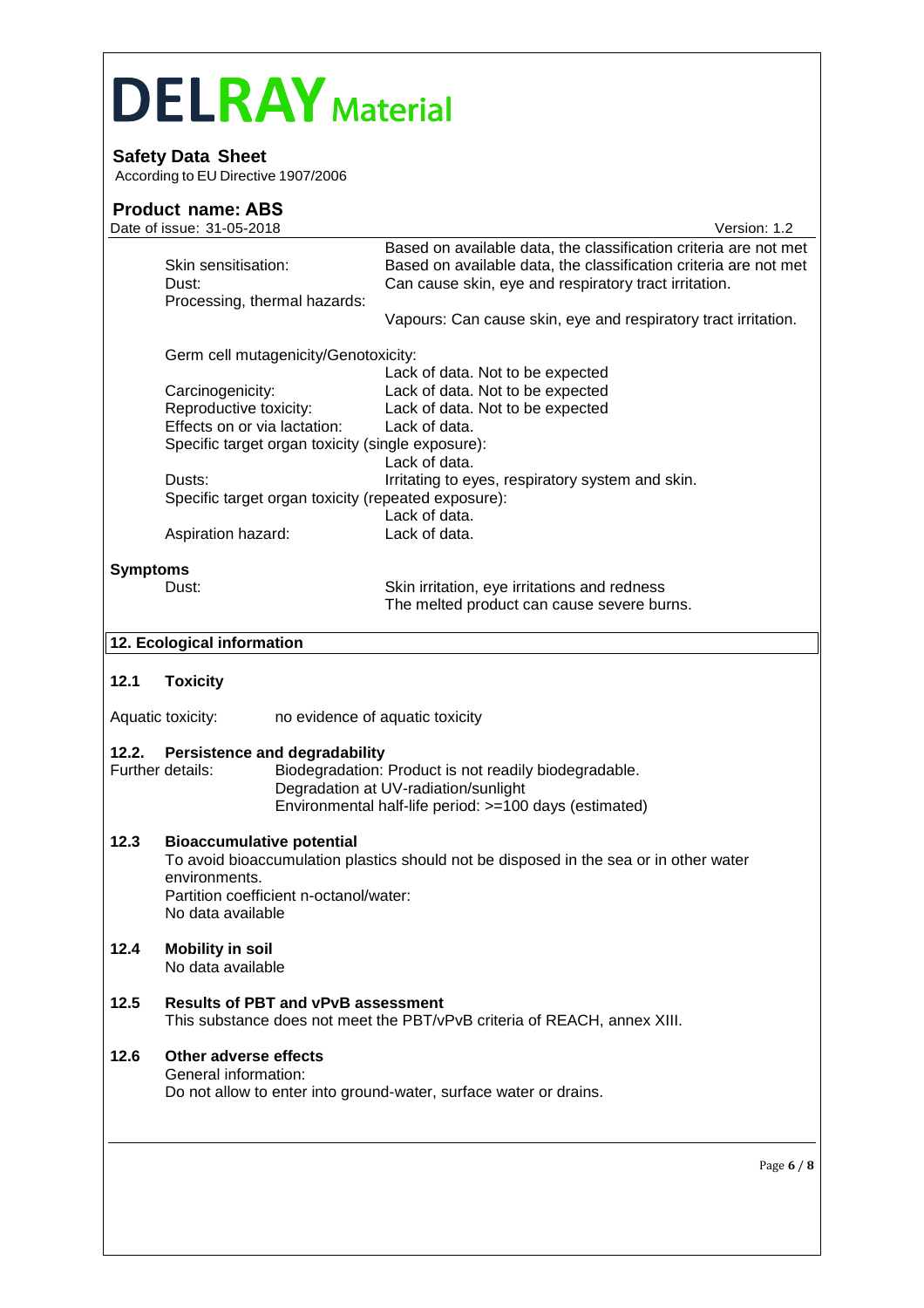# **Safety Data Sheet**

According to EU Directive 1907/2006

# **Product name: ABS**

Date of issue: 31-05-2018 Version: 1.2

#### **13. Disposal considerations**

#### **13.1 Waste treatment methods**

Disposal methods Dispose according to local regulations.

Contaminated packaging Recommendation: Dispose of waste according to applicable legislation. Non-contaminated packages may be recycled.

#### **14. Transport information**

Product has been classified as being non-dangerous substance according to transport regulations ADR, RID, IMDG, IATA/DGR

# **14.1 UN number**

- Not applicable
- **14.2 UN proper shipping name** Not applicable
- **14.3 Transport hazard class(es)** Not applicable
- **14.4 Packing Group** Not applicable
- **14.5 Environmental hazards** No additional data is available
- **14.6 Special precautions for user** No data available
- **14.7. Transport in bulk according to Annex II of MARPOL73/78 and the IBC Code** Not evaluated

#### **15. Regulatory information**

**15.1 Safety, health and environmental regulations/legislation specific for the substance or mixture**

## **National regulations - Great Britain**

Hazchem-Code: -

#### No data available **National regulations - EC member states**

Volatile organic compounds (VOC): 0.2 % by weight

# **15.2 Chemical Safety Assessment** For this substance a chemical safety assessment is not required

#### **16. Other information**

*Information is referenced from other manufacturers.*